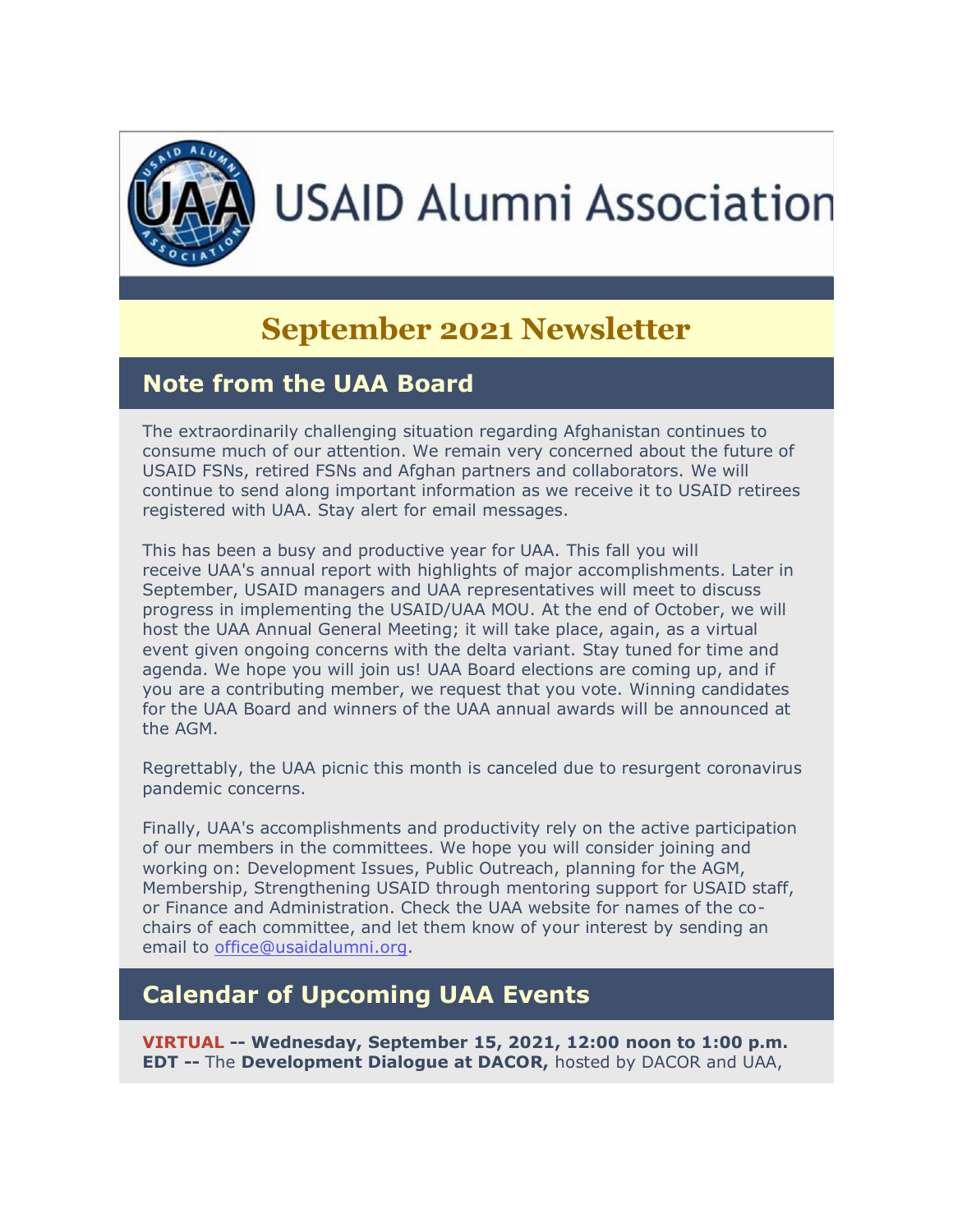will feature **John Norris** in conversation with retired USAID Mission Director **Carol Peasley** about John's recently published volume *[The Enduring](https://r20.rs6.net/tn.jsp?f=001IoMUHTWMGIcRFbAZl2uyDN0ggn8xJAXDzdW3JK_8Yj9noGJ2eQeIDTu7EECxlGnYTX4GkSTuGaKVjVa4tmL5tEFlPMFdxNOdegMQkG8j93rqxBAXPdoMA2pVlvp535FI9esOX41v_1NigqCZ9QZ0SMo0MxIhp2U_vE9SbxWW36bxFvUhxxVjGskq0xTpAWIqUipYg7ZhdAUHnQfvyYa0qVSsjGeuCf2_Kk2r5Chm9qMY1LmxhL-VNQ==&c=kPcjYGrb0b1jWljo6So1dYLGyjRnNUex3carUvTFia91tw_zHYuOUA==&ch=14Xlp1FOYu4UGzu69dcJ_joDyHdxfVmA2_MYia5nxgUdbspDWMWedg==)  [Struggle: The History of The U.S. Agency for International Development](https://r20.rs6.net/tn.jsp?f=001IoMUHTWMGIcRFbAZl2uyDN0ggn8xJAXDzdW3JK_8Yj9noGJ2eQeIDTu7EECxlGnYTX4GkSTuGaKVjVa4tmL5tEFlPMFdxNOdegMQkG8j93rqxBAXPdoMA2pVlvp535FI9esOX41v_1NigqCZ9QZ0SMo0MxIhp2U_vE9SbxWW36bxFvUhxxVjGskq0xTpAWIqUipYg7ZhdAUHnQfvyYa0qVSsjGeuCf2_Kk2r5Chm9qMY1LmxhL-VNQ==&c=kPcjYGrb0b1jWljo6So1dYLGyjRnNUex3carUvTFia91tw_zHYuOUA==&ch=14Xlp1FOYu4UGzu69dcJ_joDyHdxfVmA2_MYia5nxgUdbspDWMWedg==)  [and America's Uneasy Transformation of the World.](https://r20.rs6.net/tn.jsp?f=001IoMUHTWMGIcRFbAZl2uyDN0ggn8xJAXDzdW3JK_8Yj9noGJ2eQeIDTu7EECxlGnYTX4GkSTuGaKVjVa4tmL5tEFlPMFdxNOdegMQkG8j93rqxBAXPdoMA2pVlvp535FI9esOX41v_1NigqCZ9QZ0SMo0MxIhp2U_vE9SbxWW36bxFvUhxxVjGskq0xTpAWIqUipYg7ZhdAUHnQfvyYa0qVSsjGeuCf2_Kk2r5Chm9qMY1LmxhL-VNQ==&c=kPcjYGrb0b1jWljo6So1dYLGyjRnNUex3carUvTFia91tw_zHYuOUA==&ch=14Xlp1FOYu4UGzu69dcJ_joDyHdxfVmA2_MYia5nxgUdbspDWMWedg==)* They will discuss his experience in writing this book and the interplay in USAID's history between development and diplomacy before leaving ample time for a Q&A period. To register for this discussion, please click **[here](https://r20.rs6.net/tn.jsp?f=001TDgVOEhYzLn8E8IvBkagNZCyEqwORMKe1ymjvDLQ2iUyUXxBrK3d3KgKtwo5DMkql719gTm10xK09FAXEpOsHbir6Qd1KAzNkiteZo4GBsE0-rzCpHcbxw8s3l4WcuVqj1SaAohqs4jbiIS3ZeS8nZ0W-VsWdIEzCSVGWPZtB67XoHrVqUNuJUXt5v35cSElm-1Nb9DVlEI=&c=FZhN5va37Ki3-pjlHBSeHyjmV2l-BsnqG30PuXVRXRjvt_0ZQSU1wA==&ch=MLF00JSY8alEJ9HAtLCAFoF6MgcA8BpU1a4d-DSbyyomVYgOPsCnEw==)**.

#### **CANCELED** – **Sunday, September 19, 2021, 12:00 noon to 3:00 p.m. EDT** – The **UAA 11th Annual Summer Picnic** is canceled. The UAA leadership regrets the need to forego this annual event at this time due to the coronavirus delta variant surge that is highly infectious to both vaccinated and unvaccinated persons indoors and outdoors. We look forward to getting together soon.

#### **VIRTUAL - Wednesday, September 22, 2021, 11:00 a.m. to 12:30 p.m. EDT** – The **UAA Development Issues Committee's** next meeting will focus on "Personal Reflections on Afghanistan." Panelists will include:

- Ambassador **Earl Anthony Wayne**, former coordinating director for development and economic affairs and deputy U.S. ambassador in Afghanistan, currently Distinguished Diplomat in Residence at American University School of International Service;
- **Hilda M. (Bambi) Arellano**, former coordinating director for development and economic affairs in Afghanistan, currently Board Director at CORUS International; and
- **James A. Bever**, former Director of the Independent Office of Afghanistan-Pakistan Affairs, currently a member of the UAA Board of Directors.

The meeting is open to all UAA members who have made a contribution to the UAA in 2021. Please register **[here](https://r20.rs6.net/tn.jsp?f=001TDgVOEhYzLn8E8IvBkagNZCyEqwORMKe1ymjvDLQ2iUyUXxBrK3d3I1iqrlFZYKouBJugKietMC0LeUB2Q20cmytoVJfyjhF0D_9CLfjeAyg0TDvKxQmnKn8z09NtftNBYMLxpcF-yVKt4-vxCw6Ag==&c=FZhN5va37Ki3-pjlHBSeHyjmV2l-BsnqG30PuXVRXRjvt_0ZQSU1wA==&ch=MLF00JSY8alEJ9HAtLCAFoF6MgcA8BpU1a4d-DSbyyomVYgOPsCnEw==)** for this event by c.o.b. September 20. All registrants will receive information on how to join the Zoom meeting on September 21. In a change from recent meetings, we will take direct questions and comments from the "gallery," and ask that you keep your interventions concise.

**VIRTUAL** – **Wednesday, October 13, 2021,** 12:00 noon – 1:00 pm EDT. Former USAID Assistant Administrator and now CEO of The Carter Center, **Paige Alexander**, will be our guest for the **UAA/DACOR Development Dialogue** to be held virtually (virtual). Her topic will be "Waging Peace, Fighting Disease, Building Hope – The Work of The Carter Center." Please join us in welcoming Paige back to Washington as we learn about the extraordinary work of the Center, including, but certainly not limited to, its pioneering election observer role. Watch for an announcement closer to the event to register to attend.

**VIRTUAL -- Friday, October 29, 2021, 9:00 a.m. to 1:00 p.m. EDT –** The **UAA Annual General Meeting (AGM)** will be held virtually via Zoom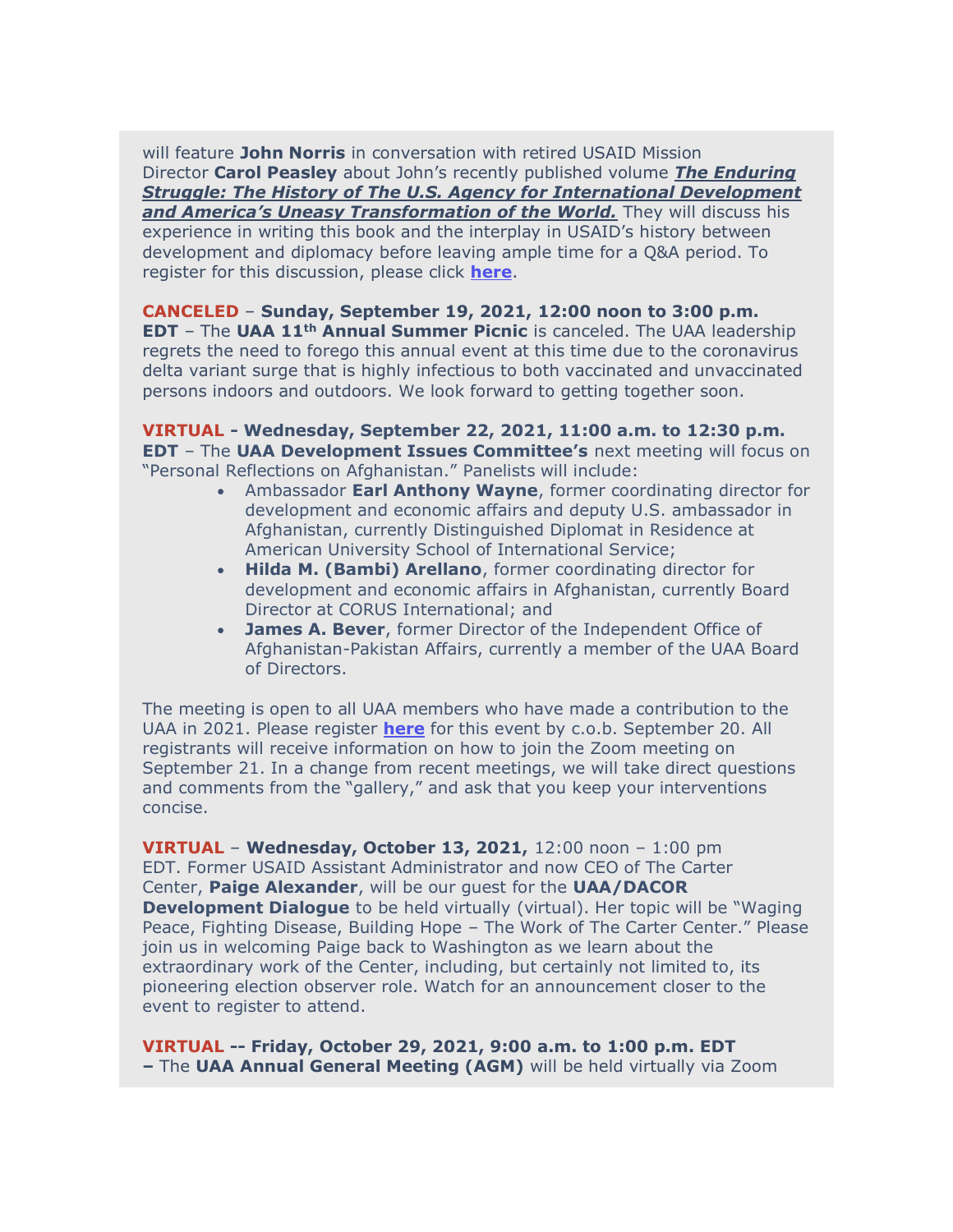and not in person due to continuing pandemic concerns. We have invited Administrator Samantha Power to provide the keynote address followed by a Q&A session with UAA Board members. Topic for our major panel is "Development Cooperation in the International Response to COVID-19 and Efforts to Advance Health Systems Strengthening." Please click **[here](https://r20.rs6.net/tn.jsp?f=001TDgVOEhYzLn8E8IvBkagNZCyEqwORMKe1ymjvDLQ2iUyUXxBrK3d3LfybkIkTOIaIIqXz3qhSix2ZBPCiRv93EtA3gBiBEgy6fK4Hj7tv0SQ7MTJBk0xAcehg5xK-SE8d5xfVWvxyHRfFxcDnAhY6g==&c=FZhN5va37Ki3-pjlHBSeHyjmV2l-BsnqG30PuXVRXRjvt_0ZQSU1wA==&ch=MLF00JSY8alEJ9HAtLCAFoF6MgcA8BpU1a4d-DSbyyomVYgOPsCnEw==)** to read more AGM details.

Contributing UAA members are welcome to participate but the UAA membership contributions for 2021 must be received by September 30 to ensure an invitation. Please check the UAA website listing **[here](https://r20.rs6.net/tn.jsp?f=001TDgVOEhYzLn8E8IvBkagNZCyEqwORMKe1ymjvDLQ2iUyUXxBrK3d3J99EBe8WsH1Q_mLE4N3drLunw7v8aC_uxW_B4GkJKzC-armDPhyXgiI5slCKfRvwEbV0fhec7PsKYX_HG3uAFvs6JrYeT7bKLzHO39SgGchHTo5lT0UzMacqhf7cHwbhTPcYSDsZfceiWHkobvvnVQ=&c=FZhN5va37Ki3-pjlHBSeHyjmV2l-BsnqG30PuXVRXRjvt_0ZQSU1wA==&ch=MLF00JSY8alEJ9HAtLCAFoF6MgcA8BpU1a4d-DSbyyomVYgOPsCnEw==)** to assure that you have contributed in 2021.

## *New!* **on [USAIDAlumni.org](http://usaidalumni.org/)**

**In Memoriam:** Sadly, the In Memoriam page features nine obituaries of USAID colleagues, including Thomas Robert Ross, Sidney Kidd Bliss, Thomas Elliott Johnson, Idris M. Diaz, Peter A. Gajewsky, Larry Cowper, Roger Simmons, Ann Morales, and Tresja Denysenko.

As an unusual and tragic item for UAA to post, we draw your attention to the death of an active USAID DART team member Ms. Tresja Denysenko. Read the tribute to her in the statement from USAID Administrator Samantha Power which appears [here.](https://r20.rs6.net/tn.jsp?f=001TDgVOEhYzLn8E8IvBkagNZCyEqwORMKe1ymjvDLQ2iUyUXxBrK3d3FzZElseJtQuh7QdH5wn2Yhm7RxxbaXHxiVzRgNsLuDdnbOy6dqzwZx0rTkOgPpRvY94IMq7wVeUoMxVdGj1ppBRKPjQwdH82TUb5ZE_r3VZ&c=FZhN5va37Ki3-pjlHBSeHyjmV2l-BsnqG30PuXVRXRjvt_0ZQSU1wA==&ch=MLF00JSY8alEJ9HAtLCAFoF6MgcA8BpU1a4d-DSbyyomVYgOPsCnEw==)

**Articles:** Our late July and August array of articles under the Development Resources tab included the following:

- *New!* [Power Play: USAID's Administrator Makes the Case for Global](https://r20.rs6.net/tn.jsp?f=001TDgVOEhYzLn8E8IvBkagNZCyEqwORMKe1ymjvDLQ2iUyUXxBrK3d3I1iqrlFZYKoYGLBqfpr2cBsbqD50S3FB3YTTGhkipN0JrweM9tuhmS1Id4D-4CG6J7fmKwmBd12nX0BlNDKpOAvmdvL-YcbvUY5yWU8tPwYV0ufPXbq3bmrVhx-P7fDJ_S_LWb_xe6c5mtZvUiQNybRgd7voUCwBqcsSXUIj_FQvLDL23OayTPMMcN8rM8X5jY-dF4L6q8WwhhfCVBs2a5fr2uUuMNv0fgmplioytnqKTXGIHYD5W5jD7BUO913z8QwImLFdPqfVpxEpKmaJCWd4XjAI54tM9H6bBlud212o9whkPvwzMM=&c=FZhN5va37Ki3-pjlHBSeHyjmV2l-BsnqG30PuXVRXRjvt_0ZQSU1wA==&ch=MLF00JSY8alEJ9HAtLCAFoF6MgcA8BpU1a4d-DSbyyomVYgOPsCnEw==)  [Engagement, More Focus on Effectiveness](https://r20.rs6.net/tn.jsp?f=001TDgVOEhYzLn8E8IvBkagNZCyEqwORMKe1ymjvDLQ2iUyUXxBrK3d3I1iqrlFZYKoYGLBqfpr2cBsbqD50S3FB3YTTGhkipN0JrweM9tuhmS1Id4D-4CG6J7fmKwmBd12nX0BlNDKpOAvmdvL-YcbvUY5yWU8tPwYV0ufPXbq3bmrVhx-P7fDJ_S_LWb_xe6c5mtZvUiQNybRgd7voUCwBqcsSXUIj_FQvLDL23OayTPMMcN8rM8X5jY-dF4L6q8WwhhfCVBs2a5fr2uUuMNv0fgmplioytnqKTXGIHYD5W5jD7BUO913z8QwImLFdPqfVpxEpKmaJCWd4XjAI54tM9H6bBlud212o9whkPvwzMM=&c=FZhN5va37Ki3-pjlHBSeHyjmV2l-BsnqG30PuXVRXRjvt_0ZQSU1wA==&ch=MLF00JSY8alEJ9HAtLCAFoF6MgcA8BpU1a4d-DSbyyomVYgOPsCnEw==) *(CGDev by Erin Collinson and Sarah Rose, July 21, 2021)*
- **New!** Biden revives Trump's Africa business initiative; focus on [energy, health.](https://r20.rs6.net/tn.jsp?f=001TDgVOEhYzLn8E8IvBkagNZCyEqwORMKe1ymjvDLQ2iUyUXxBrK3d3I1iqrlFZYKo2LRO-mNxnxR-CPDa5Ir1vt8wPQtawFcSWZ5hEyiqZ1XdXomGoPUS5iQj-tuIFZWM2Kz6filE_Nq4Zw37DBajjs9OnwlfIFNL44eSLlzT3c7oRYrJ-gicRH5jgqzlpxOqDbCVOE0t0KndhY6jcjc4NdDYdhyA-T-U43eNpnSNp9oOcZbMnYAVlkEJp6PP1MG7X1A589KVV-z9r3yK7Q5tDQ==&c=FZhN5va37Ki3-pjlHBSeHyjmV2l-BsnqG30PuXVRXRjvt_0ZQSU1wA==&ch=MLF00JSY8alEJ9HAtLCAFoF6MgcA8BpU1a4d-DSbyyomVYgOPsCnEw==) *(Reuters by Doyinsola Oladipo and Andrea Shalal, July 27, 2021)*
- **New!** [What is DFC's mandate? Debate over a bill turns up many](https://r20.rs6.net/tn.jsp?f=001TDgVOEhYzLn8E8IvBkagNZCyEqwORMKe1ymjvDLQ2iUyUXxBrK3d3I1iqrlFZYKoFfVaW8piNFDhhXh0YfkM3yZKNDEX19wzOBmOsNMuySpSGQKSgqIUEWm_c-YnG5tvmzVq4uULOOvvIROuP0IuWw3J-h3n5z7S_Rxbf5LNXUMcNMLuvA0dFwUO2aSDuDu2UXTmS5X_pvCj_ADO7L9XW_jtnlVhg1qmS2VyCtr4bRPN07V9uJfhhg==&c=FZhN5va37Ki3-pjlHBSeHyjmV2l-BsnqG30PuXVRXRjvt_0ZQSU1wA==&ch=MLF00JSY8alEJ9HAtLCAFoF6MgcA8BpU1a4d-DSbyyomVYgOPsCnEw==) [answers](https://r20.rs6.net/tn.jsp?f=001TDgVOEhYzLn8E8IvBkagNZCyEqwORMKe1ymjvDLQ2iUyUXxBrK3d3I1iqrlFZYKoFfVaW8piNFDhhXh0YfkM3yZKNDEX19wzOBmOsNMuySpSGQKSgqIUEWm_c-YnG5tvmzVq4uULOOvvIROuP0IuWw3J-h3n5z7S_Rxbf5LNXUMcNMLuvA0dFwUO2aSDuDu2UXTmS5X_pvCj_ADO7L9XW_jtnlVhg1qmS2VyCtr4bRPN07V9uJfhhg==&c=FZhN5va37Ki3-pjlHBSeHyjmV2l-BsnqG30PuXVRXRjvt_0ZQSU1wA==&ch=MLF00JSY8alEJ9HAtLCAFoF6MgcA8BpU1a4d-DSbyyomVYgOPsCnEw==) *(Devex by Adva Saldinger, July 27, 2021)*
- *New!* Senators introduce bipartisan bill to expand foreign aid partnerships *(The Hill by Rafael Bernal, July 28, 2021)*
- *New!* Biden administration releases plan to tackle 'root causes' of migration *(Devex by Teresa Welsh, July 30, 2021)*
- **New!** House bill boosts US foreign aid funding, removes abortion [restrictions](https://r20.rs6.net/tn.jsp?f=001TDgVOEhYzLn8E8IvBkagNZCyEqwORMKe1ymjvDLQ2iUyUXxBrK3d3I1iqrlFZYKopyzprbDdWbcY9YG-a-hJTgakNonyiifLfq_BPD8C7dqBegn4J_Rx6xV8DgqW4zOp6ifGdoQaz13HHHDF_Nlk9ANLJDM9ktzuW8jPa3s07RvxCC9iiObXOZiihmHzfKb2UnCxGZEMeWWm1qNDBcLfw_ku8yzaPPyRuEAyF3GryGm6dDJ4QaUtUTJB-1ygJhTU&c=FZhN5va37Ki3-pjlHBSeHyjmV2l-BsnqG30PuXVRXRjvt_0ZQSU1wA==&ch=MLF00JSY8alEJ9HAtLCAFoF6MgcA8BpU1a4d-DSbyyomVYgOPsCnEw==) *(Devex by Adva Saldinger, August 2021)*

#### **Bulletin Board**:

- *New!* [Organizations Assisting Afghan Refugees](https://r20.rs6.net/tn.jsp?f=001TDgVOEhYzLn8E8IvBkagNZCyEqwORMKe1ymjvDLQ2iUyUXxBrK3d3I1iqrlFZYKoHqCkRM8gZ4EsGHcnfJzc_4jDpM94Mv8XWpOKYbeaS7iFcHKUTnmhEaaiueVJ4Bi3kjcQJZa5LMIlv8cxdSqKZG9J8DjtqamlPW08LwaPXUaa88z2nfH1QsMa60YoKP4TaiG9lRESfDdAPtdS5Ck7PFth6Ay8mcZq1y-sup4VAsM=&c=FZhN5va37Ki3-pjlHBSeHyjmV2l-BsnqG30PuXVRXRjvt_0ZQSU1wA==&ch=MLF00JSY8alEJ9HAtLCAFoF6MgcA8BpU1a4d-DSbyyomVYgOPsCnEw==)
- *New!* [Petition on Behalf of Afghan Refugees](https://r20.rs6.net/tn.jsp?f=001TDgVOEhYzLn8E8IvBkagNZCyEqwORMKe1ymjvDLQ2iUyUXxBrK3d3I1iqrlFZYKogvBDcbPG3R72rbKkySmSVUQjN-MD_DW8V17L_2UUp1mPRvWtMf8MXC59NqCcKhR5apLRvCN9UCk0ov0bRUfoCWPIRMF-HezQNTrxHoJb-T2fg-GFX_NxQKfwVq5_6ByS3VQd_wKpi75EEsHqzzSZcJg-Grf8h2xbdvhATOod4Cc=&c=FZhN5va37Ki3-pjlHBSeHyjmV2l-BsnqG30PuXVRXRjvt_0ZQSU1wA==&ch=MLF00JSY8alEJ9HAtLCAFoF6MgcA8BpU1a4d-DSbyyomVYgOPsCnEw==)
- [Peace Corps to Ambassador: Frank Almaguer in Honduras \(ADST](https://r20.rs6.net/tn.jsp?f=001TDgVOEhYzLn8E8IvBkagNZCyEqwORMKe1ymjvDLQ2iUyUXxBrK3d3I1iqrlFZYKo4EG4j20_DceIF0UeKZdAG5uv0Cssqon781u3JWiFHbqKKi_dQSTAcBrwCvp31W-ChA_St8bkhhRMeqNggrk2Qcuwewrhv1upTVHMw1xl6b6MbkC0Zn-jfHuKdxR7F_uM-7brUbrfAGrfVkEvoUcMnb7sinEZySHvDgfKm0OFd7u-EPEN1sEjDaOB-Weo8VEfwzOU411pMmbDc9k4ZJOp3Q==&c=FZhN5va37Ki3-pjlHBSeHyjmV2l-BsnqG30PuXVRXRjvt_0ZQSU1wA==&ch=MLF00JSY8alEJ9HAtLCAFoF6MgcA8BpU1a4d-DSbyyomVYgOPsCnEw==)  [Oral History\)](https://r20.rs6.net/tn.jsp?f=001TDgVOEhYzLn8E8IvBkagNZCyEqwORMKe1ymjvDLQ2iUyUXxBrK3d3I1iqrlFZYKo4EG4j20_DceIF0UeKZdAG5uv0Cssqon781u3JWiFHbqKKi_dQSTAcBrwCvp31W-ChA_St8bkhhRMeqNggrk2Qcuwewrhv1upTVHMw1xl6b6MbkC0Zn-jfHuKdxR7F_uM-7brUbrfAGrfVkEvoUcMnb7sinEZySHvDgfKm0OFd7u-EPEN1sEjDaOB-Weo8VEfwzOU411pMmbDc9k4ZJOp3Q==&c=FZhN5va37Ki3-pjlHBSeHyjmV2l-BsnqG30PuXVRXRjvt_0ZQSU1wA==&ch=MLF00JSY8alEJ9HAtLCAFoF6MgcA8BpU1a4d-DSbyyomVYgOPsCnEw==)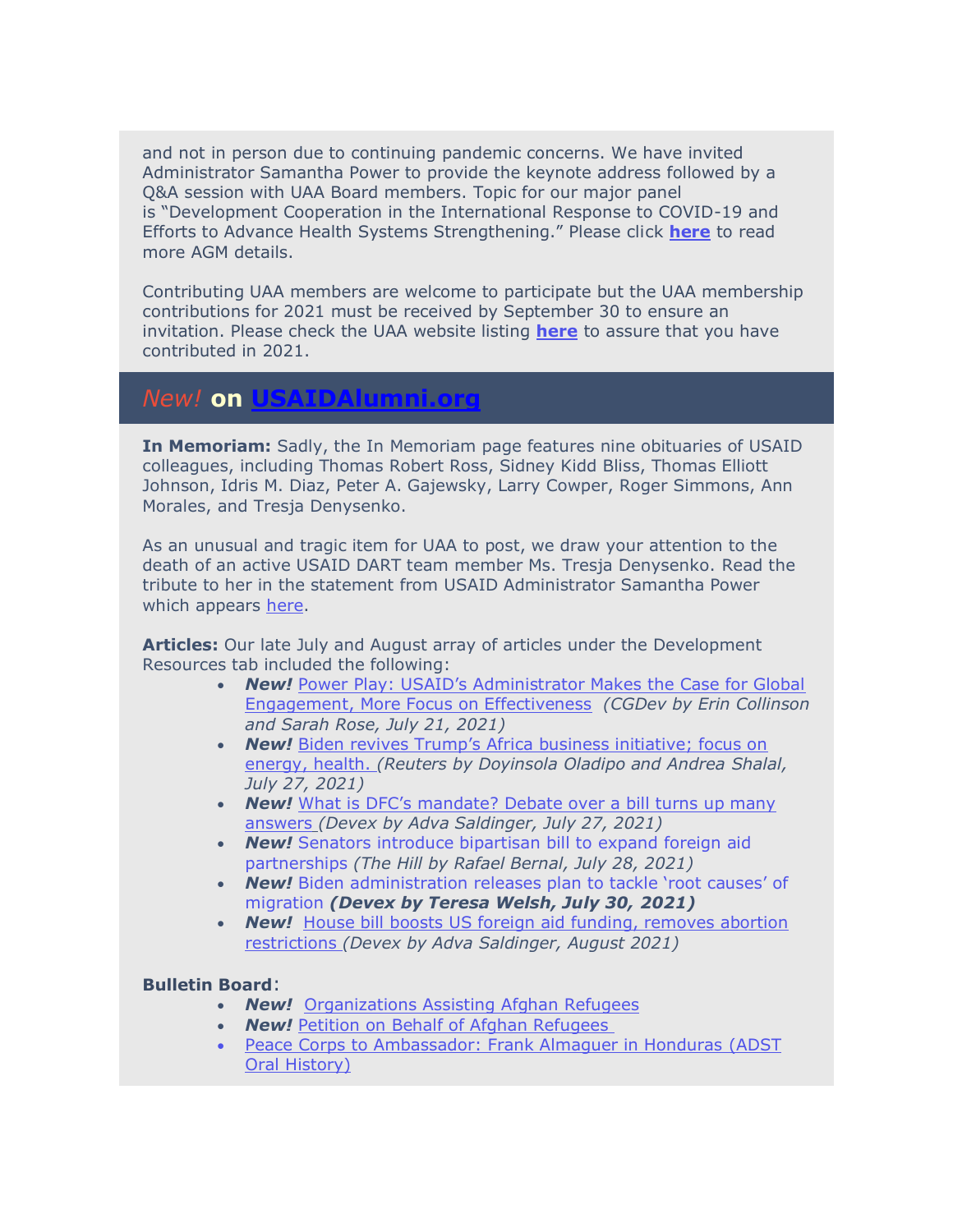- [Appointment of New Assistant Administrator --](https://r20.rs6.net/tn.jsp?f=001TDgVOEhYzLn8E8IvBkagNZCyEqwORMKe1ymjvDLQ2iUyUXxBrK3d3I1iqrlFZYKo5pthTzN6NR1heJ9jJcLkVXAZc9vHRjKM_ytI3_VdmwlrIKPE8ImAceI28tbJ9F1-PKd26tblrN-jpOnJXSqeFRsVGZ75m0cxCSrk6X4YG2UFcnZ2lKKaVAyzlQwX8dCxLtQ5ZcoipUKoQ5TSaxmbxYXvNOcrkQ7zS4RGYKz-uLoX9aDbS8qSm6iW3GVQBgAnVVZazV_XlxeWUCnKZJYFE7HevOOY8ZikL_dMye21UHk=&c=FZhN5va37Ki3-pjlHBSeHyjmV2l-BsnqG30PuXVRXRjvt_0ZQSU1wA==&ch=MLF00JSY8alEJ9HAtLCAFoF6MgcA8BpU1a4d-DSbyyomVYgOPsCnEw==) Colleen Allen for [AA/Bureau of Management](https://r20.rs6.net/tn.jsp?f=001TDgVOEhYzLn8E8IvBkagNZCyEqwORMKe1ymjvDLQ2iUyUXxBrK3d3I1iqrlFZYKo5pthTzN6NR1heJ9jJcLkVXAZc9vHRjKM_ytI3_VdmwlrIKPE8ImAceI28tbJ9F1-PKd26tblrN-jpOnJXSqeFRsVGZ75m0cxCSrk6X4YG2UFcnZ2lKKaVAyzlQwX8dCxLtQ5ZcoipUKoQ5TSaxmbxYXvNOcrkQ7zS4RGYKz-uLoX9aDbS8qSm6iW3GVQBgAnVVZazV_XlxeWUCnKZJYFE7HevOOY8ZikL_dMye21UHk=&c=FZhN5va37Ki3-pjlHBSeHyjmV2l-BsnqG30PuXVRXRjvt_0ZQSU1wA==&ch=MLF00JSY8alEJ9HAtLCAFoF6MgcA8BpU1a4d-DSbyyomVYgOPsCnEw==)
- [Enduring Struggle: Why USAID Plays a Critical Role in the National](https://r20.rs6.net/tn.jsp?f=001TDgVOEhYzLn8E8IvBkagNZCyEqwORMKe1ymjvDLQ2iUyUXxBrK3d3I1iqrlFZYKoJCk_cBWbSgbY9Go3vRO7TgVZebA8voLa4PlC_eRQ_1s82L7D_qJomZQfo5AIMlTp5lg8em3eb0GnUC-aAjM57nGH7_kyAO3U0-C9sl4ZpJvn1-bujijQjsI2_sKx4C5g6VI0WMJdobV-pXxcdMRpcwkFq8ZL3gWji3nxj1bYYXOJdPbz9XJNeF0W6uIJjBgb4VwOWzcEa6UPr0Bv7vzOECSUX_yRVAUg&c=FZhN5va37Ki3-pjlHBSeHyjmV2l-BsnqG30PuXVRXRjvt_0ZQSU1wA==&ch=MLF00JSY8alEJ9HAtLCAFoF6MgcA8BpU1a4d-DSbyyomVYgOPsCnEw==)  [Security Realm](https://r20.rs6.net/tn.jsp?f=001TDgVOEhYzLn8E8IvBkagNZCyEqwORMKe1ymjvDLQ2iUyUXxBrK3d3I1iqrlFZYKoJCk_cBWbSgbY9Go3vRO7TgVZebA8voLa4PlC_eRQ_1s82L7D_qJomZQfo5AIMlTp5lg8em3eb0GnUC-aAjM57nGH7_kyAO3U0-C9sl4ZpJvn1-bujijQjsI2_sKx4C5g6VI0WMJdobV-pXxcdMRpcwkFq8ZL3gWji3nxj1bYYXOJdPbz9XJNeF0W6uIJjBgb4VwOWzcEa6UPr0Bv7vzOECSUX_yRVAUg&c=FZhN5va37Ki3-pjlHBSeHyjmV2l-BsnqG30PuXVRXRjvt_0ZQSU1wA==&ch=MLF00JSY8alEJ9HAtLCAFoF6MgcA8BpU1a4d-DSbyyomVYgOPsCnEw==)
- [President Biden announces his intent to nominate Amy Searight to](https://r20.rs6.net/tn.jsp?f=001TDgVOEhYzLn8E8IvBkagNZCyEqwORMKe1ymjvDLQ2iUyUXxBrK3d3I1iqrlFZYKoMi0PqN5peNNCgBHWXo0OjjWUVquR3pnK1u851dDKsK3SMb6u6-Hq28ge6ngTJkJOZQnzg3RhYjI8RNvVL69zz70CWPNoioMZbqHXLtV5wT4IVUiiwjTmOeFgcEMvVtRVIEnr72lCywg0zPNcAoCc0tRi6yQm7wPUwzW55F0JRVDaqoQ3RLxzOI903OawF_S7heGLQ-Gc8YQOf6RD1XS70EBQvwJPfJcY&c=FZhN5va37Ki3-pjlHBSeHyjmV2l-BsnqG30PuXVRXRjvt_0ZQSU1wA==&ch=MLF00JSY8alEJ9HAtLCAFoF6MgcA8BpU1a4d-DSbyyomVYgOPsCnEw==)  [AA/ASIA at USAID](https://r20.rs6.net/tn.jsp?f=001TDgVOEhYzLn8E8IvBkagNZCyEqwORMKe1ymjvDLQ2iUyUXxBrK3d3I1iqrlFZYKoMi0PqN5peNNCgBHWXo0OjjWUVquR3pnK1u851dDKsK3SMb6u6-Hq28ge6ngTJkJOZQnzg3RhYjI8RNvVL69zz70CWPNoioMZbqHXLtV5wT4IVUiiwjTmOeFgcEMvVtRVIEnr72lCywg0zPNcAoCc0tRi6yQm7wPUwzW55F0JRVDaqoQ3RLxzOI903OawF_S7heGLQ-Gc8YQOf6RD1XS70EBQvwJPfJcY&c=FZhN5va37Ki3-pjlHBSeHyjmV2l-BsnqG30PuXVRXRjvt_0ZQSU1wA==&ch=MLF00JSY8alEJ9HAtLCAFoF6MgcA8BpU1a4d-DSbyyomVYgOPsCnEw==)
- **Transcript of the Hearing for Isobel Coleman, Nominee for USAID** [Deputy Administrator for Policy](https://r20.rs6.net/tn.jsp?f=001TDgVOEhYzLn8E8IvBkagNZCyEqwORMKe1ymjvDLQ2iUyUXxBrK3d3I1iqrlFZYKoDsJrjkWfedqZZyEU5eEfkRwknNOEPyrB3w8SyBXnhm3l2SRFEp4QqARkcj_Gi4mmTgoG0dQRc4hoWfSOJPSKy-0yhIMAjwzviiRK4CLLV8Anfm4w9f3lbL6pr9sESlvIhLoFXhl1l7z5UTxAd1EyWU3hGhCgIyY347OPdZo49EvBEnLwXkMzc0uxvSBgobPkLco572YINGGbn4sJXH3v9yrxPiBwU5X2POt6jccj7emL7oYaCPaHew==&c=FZhN5va37Ki3-pjlHBSeHyjmV2l-BsnqG30PuXVRXRjvt_0ZQSU1wA==&ch=MLF00JSY8alEJ9HAtLCAFoF6MgcA8BpU1a4d-DSbyyomVYgOPsCnEw==)

### **ADST: John Norris on "The Enduring Struggle"**



On July 29, **The Association for Diplomatic Studies and Training** (ADST) held a virtual Diplomatic Lunch Discussion**,** hosted by its President Susan Johnson, featuring **John Norris,** author of the recently published book *The Enduring Struggle: The History of The U.S. Agency for International Development and America's Uneasy Transformation of the World*. In conversation with UAA and ADST Board Member Jim Bever, Norris spoke in general terms about the book and particularly on the 60-year history of competing visions of development and diplomacy. The Q&A period that followed focused as well on how development can best serve U.S foreign policy and national interest. Click **[here](https://r20.rs6.net/tn.jsp?f=001TDgVOEhYzLn8E8IvBkagNZCyEqwORMKe1ymjvDLQ2iUyUXxBrK3d3I1iqrlFZYKoFLSgaTZPyORI-WSh3FZ-ML8s7E4BUQl_noDQJs6t7kR3RhQypzKe1TathD01uMPHs6gIAJ1KFYYo0sH7hEQPJ4-xA6GQC9MeFYpgsZCg5yYoATE2ogL_sw==&c=FZhN5va37Ki3-pjlHBSeHyjmV2l-BsnqG30PuXVRXRjvt_0ZQSU1wA==&ch=MLF00JSY8alEJ9HAtLCAFoF6MgcA8BpU1a4d-DSbyyomVYgOPsCnEw==)** to watch the video.

## **USAID Histories**

[In coming months there will be numerous occasions for UAA members and](x-webdoc://FC40B7AB-9270-4CCE-880D-0CE038F88E29/)  [others to see reports about, or hear directly from, John Norris on his just](x-webdoc://FC40B7AB-9270-4CCE-880D-0CE038F88E29/)  [published book,](x-webdoc://FC40B7AB-9270-4CCE-880D-0CE038F88E29/) *[The Enduring Struggle: The History of the U.S. Agency for](x-webdoc://FC40B7AB-9270-4CCE-880D-0CE038F88E29/)  [International Development and America's Uneasy Transformation of the](x-webdoc://FC40B7AB-9270-4CCE-880D-0CE038F88E29/)  [World](x-webdoc://FC40B7AB-9270-4CCE-880D-0CE038F88E29/)*. [The book is available directly from the publisher at a 30 percent](x-webdoc://FC40B7AB-9270-4CCE-880D-0CE038F88E29/)  [discount at rowman.com \(use promo code](x-webdoc://FC40B7AB-9270-4CCE-880D-0CE038F88E29/) RLFANDF30) or from Amazon.

As noted by all reviewers thus far, the book is extraordinarily well researched. For example, 63 individual ADST oral history interviews of former USAID and State officers are cited, along with books written or edited by such alumni luminaries as Sam Butterfield, Barry Riley, and Janet Ballantyne, as well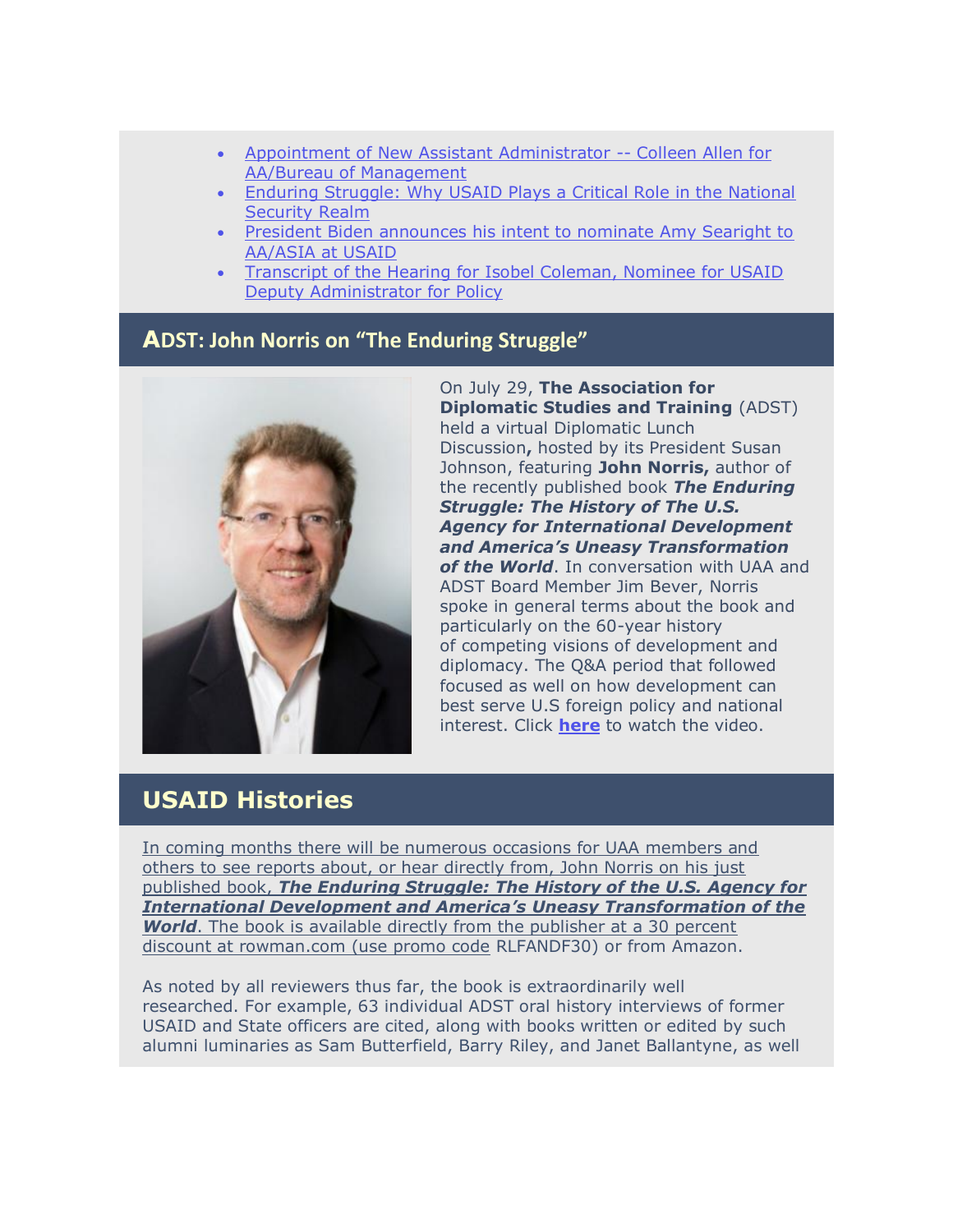as reports and articles by countless other USAID alumni. You may well find yourself or friends on the pages! Continue to read about ongoing plans **[here.](https://r20.rs6.net/tn.jsp?f=001TDgVOEhYzLn8E8IvBkagNZCyEqwORMKe1ymjvDLQ2iUyUXxBrK3d3I1iqrlFZYKof3CE-Q2qmmn5eFbD1i346atvdZ8fCXEkfAeiovSzin0mUjLoQEhT4F37ReQQDdwj0J_n_YvQxlqejp0LITrcv0yiDvprWBEPFo2vr8eh0hk=&c=FZhN5va37Ki3-pjlHBSeHyjmV2l-BsnqG30PuXVRXRjvt_0ZQSU1wA==&ch=MLF00JSY8alEJ9HAtLCAFoF6MgcA8BpU1a4d-DSbyyomVYgOPsCnEw==)**

#### **Annual Vermont Development Wallah's Picnic**

On August 4th, some 22 Vermont Development Wallahs -- consisting of USAID alums, spouses and friends -- gathered in Rochester, Vermont to celebrate in person once again. The group enjoyed a fun get-together with warm reconnections, good food and refreshments. Anne Aarnes and Susan Fine spoke briefly about a UAA initiative to encourage new regional chapters. If you are interested in learning more about this initiative for the Northeast, please contact Susan Fine at [finesusanf@gmail.com.](mailto:finesusanf@gmail.com)



(From left, kneeling) Mike Van Dusen, Jim Bednar, Ann Van Dusen, (standing) Jason Weisfeld, David Oot, David Sprague. Jean Baker, Monica Knorr, Fritz Gilbert, Susan Fine, Anne Aarnes, Steve Sinding, Anne Tinker, John Westley, Tracy Atwood, Connie Carrino, Joan Westley. (Attending but not in picture) Jock Cony, Ellen Frost, John Henderson, Bill Pedersen, Jeff Sharat.

#### **Annual Call for UAA Volunteer Mentors**

The UAA Mentoring Program begins its  $11<sup>th</sup>$  Cohort this autumn! Join Us! The program rests on a partnership between UAA volunteer mentors and USAID Foreign Service Officer (FSO) mentees and remains wildly popular, and successful, with participants. USAID FSOs value UAA mentors, their experience, and their capacity to listen and help put mentee issues into perspective;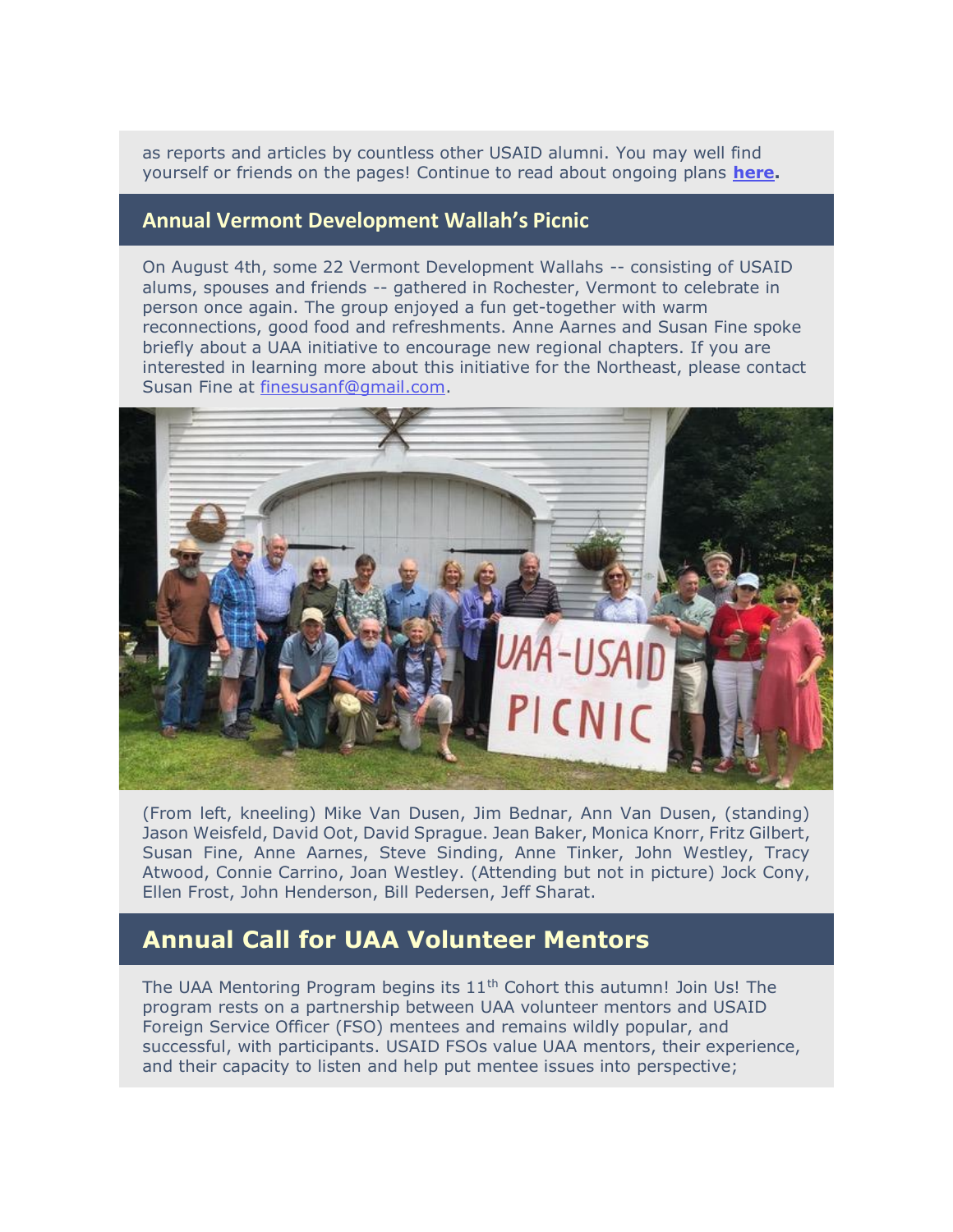mentors derive deep satisfaction from their conversations with newer USAID FSOs and camaraderie with other UAA mentors.

The program has grown rapidly over the last few years, roughly tripling in size. We intend to analyze the implications of our recent growth, and integrate that understanding with the summer 2021 evaluation of the program. We know we will need more mentors to meet demand for the program. Pease join us! We provide professional training, support, and camaraderie. You provide us with an average of two hours of your time each month, talking with USAID FSOs facing issues and concerns you faced during your career. These are among the most rewarding hours you will have each month!

To join us, please complete the mentor profile by clicking **[here](https://r20.rs6.net/tn.jsp?f=001TDgVOEhYzLn8E8IvBkagNZCyEqwORMKe1ymjvDLQ2iUyUXxBrK3d3I1iqrlFZYKo8Ewcu7illo4_aGHIR4mnZKUzv7YRcVtcfQPKxJEc8wTTxxqNOngJm0BOYBNp7fTcsDVUFbVFl5bN2xRolLdPmyQfnbugsqiCvGQ0yLGZyXdLCyaYtKjNxxNgzVdJQbb_EzZXYhUxhTdKN1Jq-CGbD7k39KsUZkw5pGOp8N3QHKAJnn_PXxVhzv-T1LlbyxxK0VHjiKVa__BBq2j2pZXWGysjlbx6bTIBhuQuMWsETWfnsOvYnjYomqioAFJZ1crj1uHUexIdZDT6-Ke6SY6hq-zqGsqKSnNlEkPOWNr-W90q6A6xnBIY2hrLSUhHwqfqsg3xXq8UpI3aUurjR3S3Mk2iV5DgUFOfmLo0EFXtIPcy5c_XPNpl16gR2ZnnuGxvtJN5e_ITf0A94l8U_MJcXtBscEEl_I5BB7BhrBofAxLfA2MlRLjfL3KNNdVb0Wjtasmnar4NwYB7_VqTfkgSngrCRE2Rb4rNvRWixj_YsteR2CPR17C_qSqLNIqOA0-bTX84_Z9OvHyH0zDs2-0FnBWt4VZ8Pvwmsf9pAyP5fZw7UIC00o54v0yIvFfEj5tViKbxr1MJLBERMkqv9NmByE-IzPRdMmNRbyktpqUhJbry7PUthX8jWdIA4A_N3-MHalwO4dPcZ3dX94wvxTO07VMB2lwvlC8So9Eat3cBtyO_DlLpcopu3alvNKe-WVeg4XilPjqW3-c3O-HT938wkqXIxaNh3yhYjxRX2BYlKgj8U2HUt7wKRdTdhjIwvWbMhA8eVw8t8-JFgSFqOLdi6jQiWMgFlJv55NJ2v_WYQIMDPs7jcoDHehY9zN0ROim4RkD4YRqD0ka45oguszddawjqz0Pve2dwZy9LwR8weia-eksOQmQe2A==&c=FZhN5va37Ki3-pjlHBSeHyjmV2l-BsnqG30PuXVRXRjvt_0ZQSU1wA==&ch=MLF00JSY8alEJ9HAtLCAFoF6MgcA8BpU1a4d-DSbyyomVYgOPsCnEw==)** to summarize your experience to help us match you to a promising FSO, or just let us know you are interested in being a mentor. As you express interest, please let us know if you: are continuing to work with a mentee from an earlier Cohort, are willing to take on more than one mentee, have deep geographic or technical skills to share, would like to work with a mentee in the Senior Leadership Group or with particular life experiences, or have anything else you might tell us that will help us make a good mentor-mentee match. Please send your expressions of interest to Roberta Mahoney [\(robertacairo@hotmail.com\)](mailto:robertacairo@hotmail.com) or Rose Rakas [\(rosetrakas@gmail.com\)](mailto:roosetrakas@gmail.com).

## **Call for Volunteers to Engage in UAA Public Outreach**

The UAA is actively expanding into a number of important areas of interest and welcomes additional volunteers to join the Public Outreach Committee to assist in these activities. New committee members are needed to participate in discussions about public outreach opportunities and ways to encourage UAA members to share their knowledge about development issues; the benefits of overseas development assistance to the United States; and the role USAID, other U.S. Government entities, non-governmental organizations and private contractors play in developing and administering U.S. development assistance programs.

We are looking both for members who would be willing to serve on the committee as we develop ways to educate the American public about development assistance, and for members who may be interested specifically in assisting with our continuing efforts to establish regional UAA branches. We are engaged currently in preparing presentation material that members can use in public settings, and in working directly with organizations which are open to our actively addressing issues of mutual interest. We very much appreciate those who already are assisting with the regional branch formation and know that those members would equally appreciate some assistance.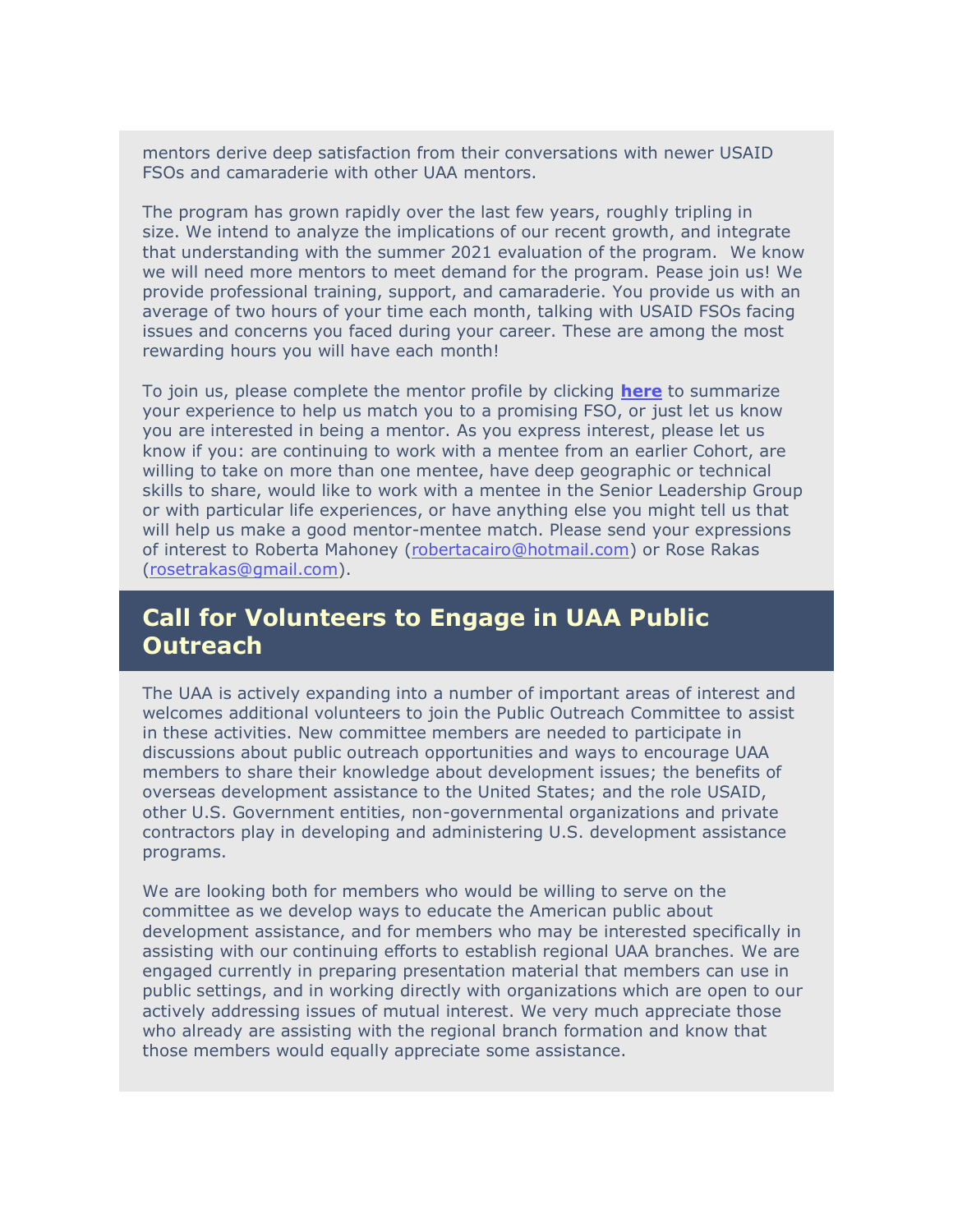For more information, please contact either Beth Hogan [\(bethhogan123@gmail.com\)](mailto:bethhogan123@gmail.com) or David McCloud [\(dmccloudinterdev@gmail.com\)](mailto:dmccloudinterdev@gmail.com), co-chairs of the Public Outreach Committee.

## **Alumni Profile: Madhumita Gupta**



Madhumita Gupta was bitten by the 'development' bug at an early age! Raised as a World Bank (WB) brat, the family dinner conversations would center around the challenges of international development. Her travels to different continents during home leave and R&Rs brought home the realities of a world of "haves and have-nots."

Madhumita left Calcutta, India when she was nine months old. Her formative years were in England. At sixteen, she recalls gliding into New York Harbor at 6:00 a.m. on the QE2 – and as the mist cleared, there was Lady Liberty!

Madhumita tried to shake off the development bug! She switched from a masters in economics to an MBA and joined the private sector in the United States and India. However, an internship at the Brookings Institution drew her back to the field of international development. By the time she joined USAID/India, she'd

already worked for a number of years at the World Bank (WB) and Organization for Economic Cooperation and Development in Paris and had authored studies for the Organization of American States and Danish International Development Agency.

Madhumita left the safety of policy-oriented assignments at the WB for the challenge of field experience at USAID/India. She found the diversity of India, both in terms of challenges and solutions, addictive. She had the benefit of coming into the mission with a wide range of experiences, including competitive supply-demand studies, industry analysis, large-scale surveys and evaluations, and macro-economic analysis.